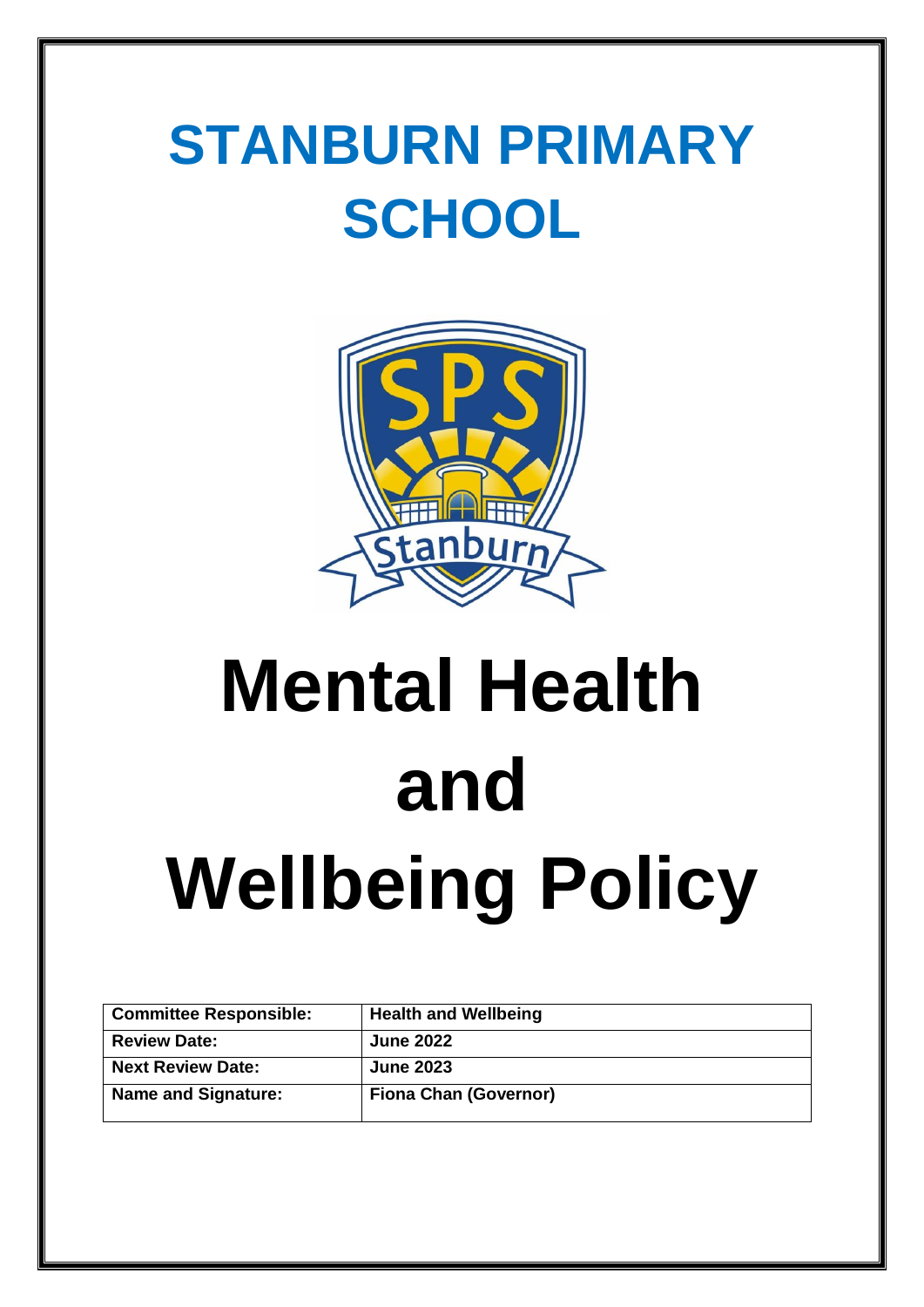

# **Mental Health and Wellbeing Policy**

# **'Believe Achieve Succeed – Learning without limits'**

# **Our vision at Stanburn Primary School**

At Stanburn Primary School we strive for excellence in all we do. We aim to encourage all pupils to develop lively, enquiring minds, with which to acquire the knowledge and skills they will need throughout their lives. We help them to understand the world in which they live and the inter-dependence of individuals, groups and nations. We believe that it is important that pupils appreciate and celebrate human endeavour and achievement in all its forms. Pupils are encouraged to have both tolerance and respect for the religions, moral values and ways of life of all people.

# **Purpose of this policy**

This policy sets out why we believe Mental Health is so important at Stanburn and outlines the following:

- How we promote positive mental health
- How we prevent mental health problems
- How we identify and support children with mental health needs
- How we support all staff to understand mental health issues and spot early warning signs to help prevent or address mental health problems
- Key information about some common mental health problems
- Where parents, staff and children can get further advice and support

# **Why mental health and wellbeing is so important**

At Stanburn Primary School, we aim to promote positive mental health and wellbeing for our whole school community (children, staff, parents, carers and governors), and recognise how important mental health and emotional wellbeing is to our lives in just the same way as physical health. We recognise that children's mental health is a crucial factor in their overall wellbeing and can affect their learning and achievement. All children go through ups and downs during their school career and some face significant life events.

The Department for Education (DfE) recognises that: "in order to help their children succeed schools have a role to play in supporting them to be resilient and mentally healthy". Schools can be a place for children and young people to experience a nurturing and supportive environment that has the potential to develop self-esteem and give positive experiences for overcoming adversity and building resilience.

For some, school will be a place of respite from difficult home lives and offer positive role models and relationships, which are critical in promoting children's wellbeing and can help engender a sense of belonging and community. Our role in school is to ensure that children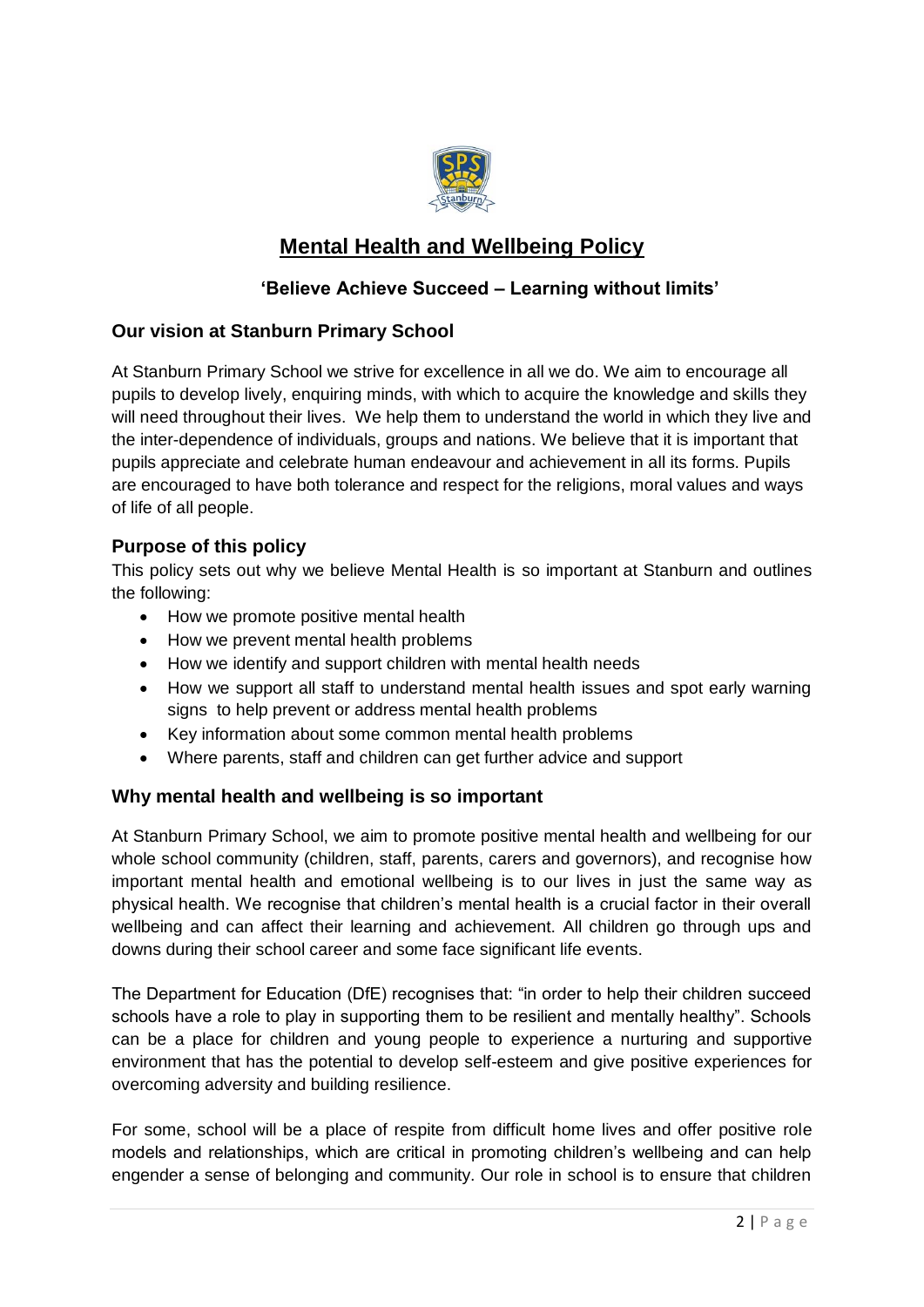are able to manage times of change and stress (and access help when they need it) and that they are supported to reach their potential. We also have a role to ensure that children learn about what they can do to maintain positive mental health, what affects their mental health, how they can help reduce the stigma surrounding mental health issues, and where they can go if they need help and support.

Our aim is to help develop the protective factors which build resilience to mental health problems and to be a school where:

- All children are valued
- Children have a sense of belonging and feel safe
- Children feel able to talk openly with trusted adults about their problems without feeling any stigma
- Positive mental health is promoted and valued
- Bullying is not tolerated.
- In addition to children's wellbeing, we recognise the importance of promoting staff mental health and wellbeing

# **Definition of mental health and wellbeing**

We use the World Health Organisation's definition of good mental health and wellbeing that is "a state of well-being in which every individual realises his or her own potential, can cope with the normal stresses of life, can work productively and fruitfully, and is able to make a contribution to her or his community". Mental health and wellbeing is not just the absence of mental health problems.

We want all children/young people to:

- feel confident in themselves
- be able to express a range of emotions appropriately
- be able to make and maintain positive relationships with others
- cope with the stresses of everyday life
- manage times of stress and be able to deal with change
- learn and achieve

# **A whole school approach to promoting positive mental health**

We take a whole school approach to promoting positive mental health that aims to help children become more resilient, happy and successful and to prevent problems before they arise.

This encompasses seven key aspects:

- 1. Creating an ethos, policies and behaviours that support mental health and resilience, and which everyone understands
- 2. Helping children to develop social relationships support each other and seek help when they need it
- 3. Growth Mindset- helping children to be resilient learners
- 4. Teaching children social and emotional skills and an awareness of mental health
- 5. Early identification of children who have mental health needs and planning support to meet their needs, including working with specialist services
- 6. Effectively working with parents and carers
- 7. Supporting and training staff to develop their skills and their own resilience.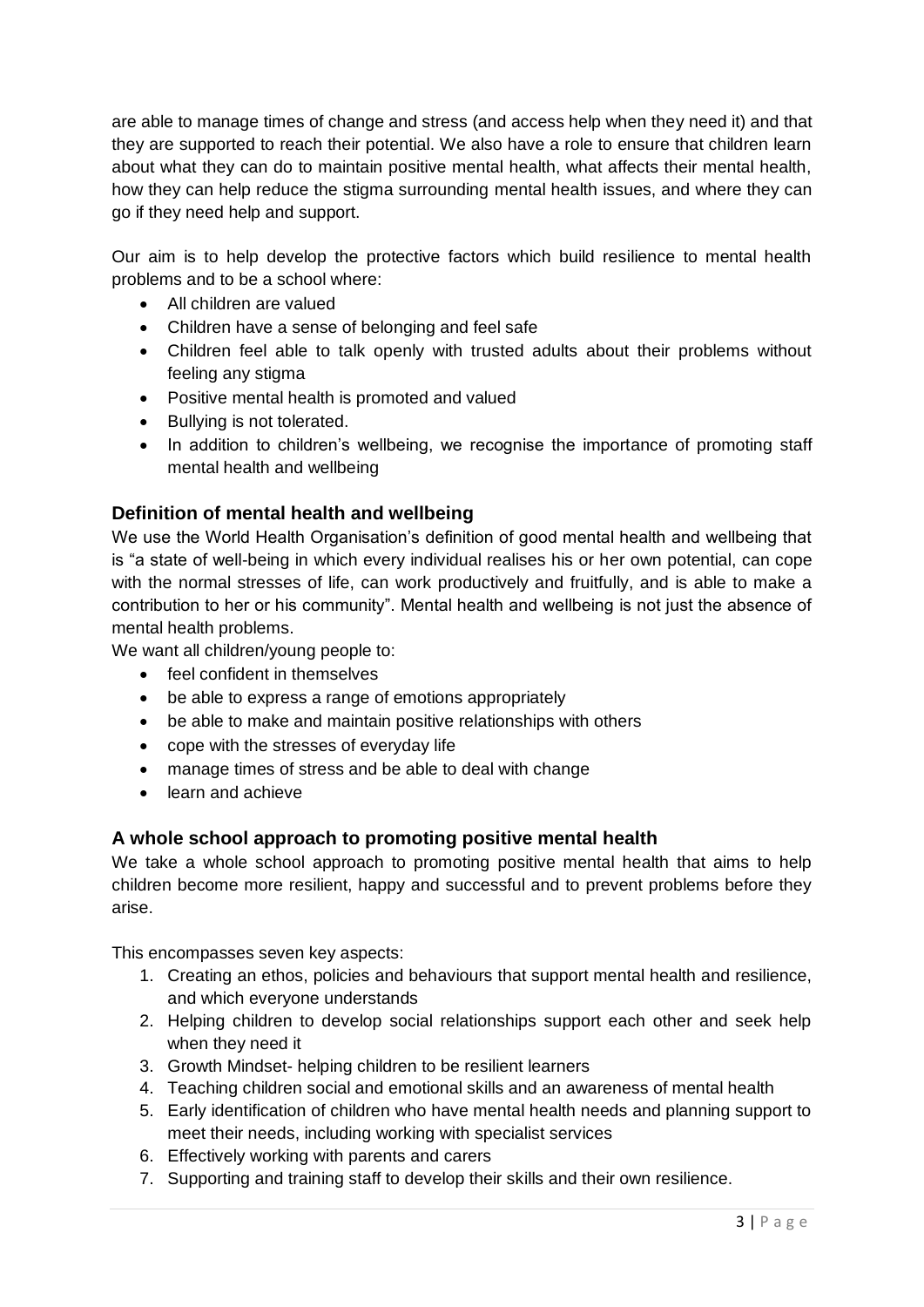We also recognise the role that stigma can play in preventing understanding and awareness of mental health issues. We therefore aim to create an open and positive culture that encourages discussion and understanding of these issues.

# **Staff roles and responsibilities, including those with specific responsibility**

We believe that all staff have a responsibility to promote positive mental health, and to understand about protective and risk factors for mental health. Some children will require additional help and all staff should have the skills to look out for any early warning signs of mental health problems and ensure that children with mental health needs get early intervention and the support they need. All staff understand about possible risk factors that might make some children more likely to experience problems, such as: physical long-term illness, having a parent who has a mental health problem, death and loss,( including loss of friendships), family breakdown and bullying. They should also understand the factors that protect children from adversity, such as self-esteem, communication and problem-solving skills, a sense of worth and belonging and emotional literacy.

# **Our Mental Health Leader:**

- Leads and works with other staff to coordinate whole school activities to promote positive mental health and wellbeing
- Leads on teaching about mental health
- Provides advice and support to staff and organises training and updates
- Works with the SENDCO to make contact with mental health services, and makes individual referrals to them.

We recognise that many behaviours and emotional problems can be supported within the school environment, or with advice from external professionals. Some children will need more intensive support at times, and there are a range of mental health professionals and organisations that provide support to children with mental health needs and their families.

# **Sources of relevant support include:**

- The Harrow Mental Health Support Team- based in school
- Harrow Schools Counselling Partnership (HSCP)
- The Senior Leadership Team
- The Inclusion Team including the Learning Mentors
- The Safeguarding Team
- The Year Leaders
- School support staff employed to manage mental health needs of particular children
- The SENDCO who helps staff understand their responsibilities to children with special educational needs and disabilities (SEND), including children whose mental health problems
- The School Nurse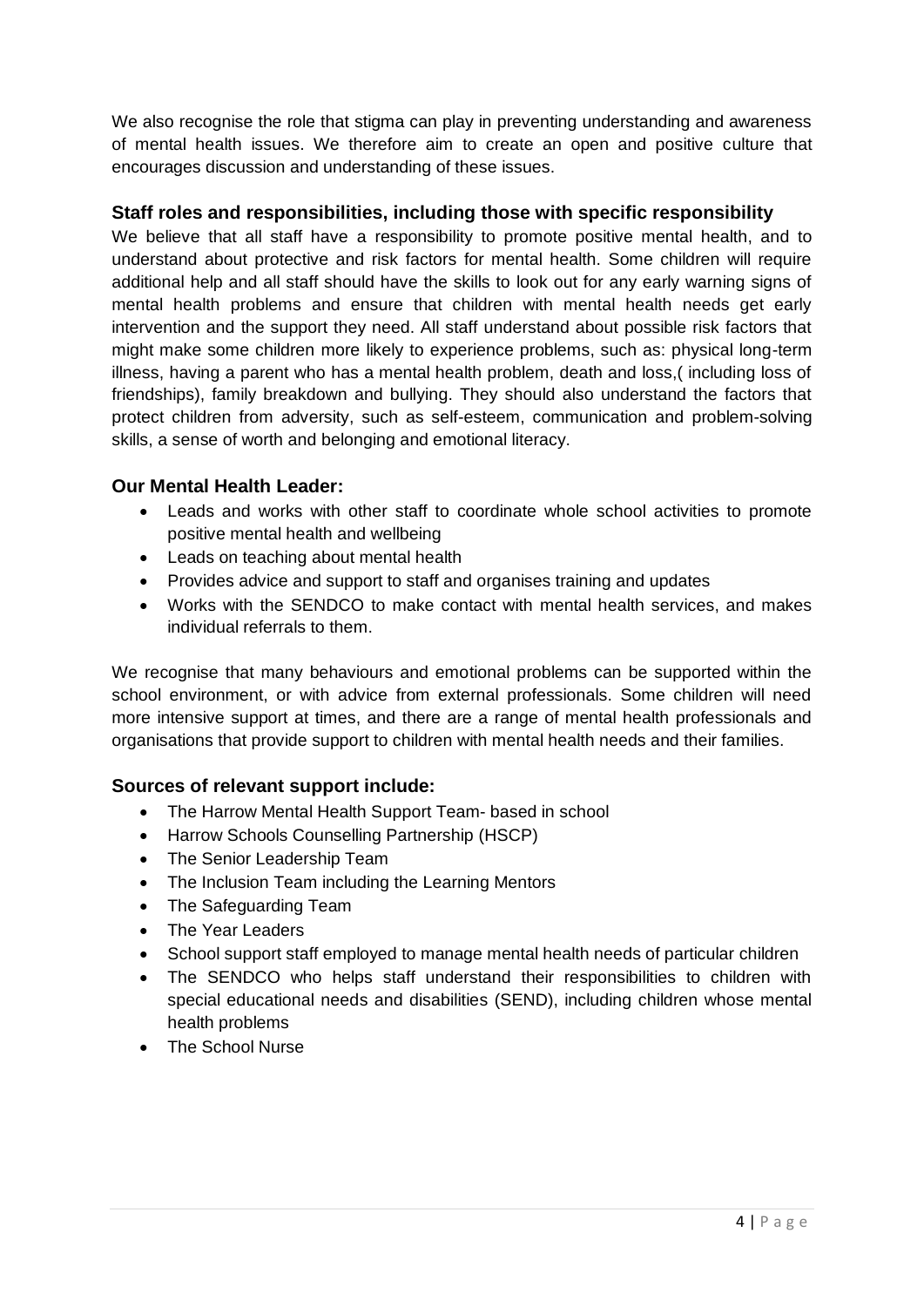# **Supporting children's positive mental health**

We believe the School has a key role to play in promoting children's positive mental health and helping to prevent mental health problems. Our School has developed a range of strategies and approaches including:

- Through the PSHE and RSHE curriculum
- Assemblies
- Wellbeing week, Mental Health Day, Children's Mental Health Week

# **EYFS & Key Stage 1 children learn:**

- To recognise, name and describe feelings including good and not so good feelings
- Simple strategies for managing feelings
- How their behaviour affects other people
- About empathy and understanding other people's feelings
- To cooperate and problem solve
- To motivate themselves and persevere
- How to calm down
- About change and loss and the associated feelings (including moving home, losing toys, pets or friends)
- Who to go to if they are worried
- About different types of teasing and bullying, that these are wrong and unacceptable
- How to resist teasing or bullying, if they experience or witness it, whom to go to and how to get help.

# **Key Stage 2 children learn:**

- What positively and negatively affects their mental and emotional health (including the media)
- Positive and healthy coping strategies
- About good and not so good feelings
- To describe the range and intensity of their feelings to others
- To recognise and respond appropriately to a wide range of feelings in others
- To recognise that they may experience conflicting emotions and when they might need to listen to their emotions or overcome them
- About resilience
- How to motivate themselves and bounce back if they fail at something
- How to empathise and be supportive of others
- About change, including transitions (between Key Stages and schools), loss, separation, divorce and bereavement
- About the consequences of discrimination, teasing, bullying and aggressive behaviours (including online bullying, prejudice-based language), as well as how to respond and ask for help if they are victims of this themselves
- About the importance of talking to someone and how to get help.

# **Our approach to identifying, referring and supporting children with mental health needs:**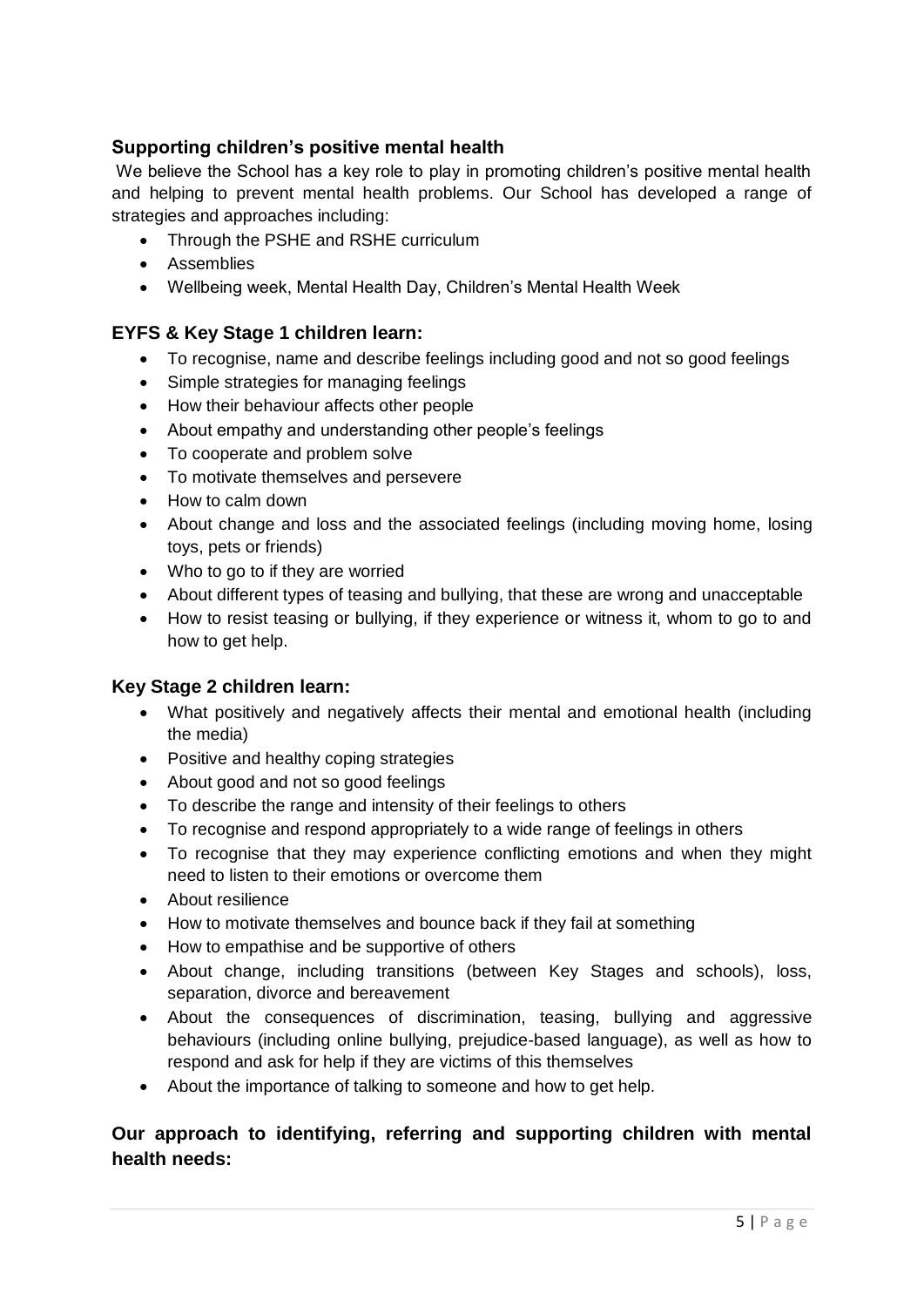- Provide a safe environment to enable children to express themselves and be listened to
- Ensure the welfare and safety of children is paramount
- Identify appropriate support for children based on their needs
- Involve parents and carers when their child needs support
- Involve children in the care and support they have
- Monitor, review and evaluate the support with children and keep parents and carers updated.

# **Early Identification**

Our identification system involves a range of processes. We aim to identify children with mental health needs as early as possible to prevent things getting worse. We do this in different ways including:

- Analysing behaviour, exclusions, visits to the medical room/school nurse, attendance and sanctions
- Staff report concerns about individual children to the relevant lead persons
- Pupil Progress Review meetings termly
- Regular meetings for staff to raise concerns
- Gathering information from a previous school at transfer
- Parental meetings in EYFS
- Enabling children to raise concerns to any member of staff
- Providing parents and carers with clear lines of communication so parents can quickly and easily raise concerns and escalate this to senior management if necessary. Classroom observations by HSCP team

# **Signs of mental health needs might include:**

- Isolation from friends and family and becoming socially withdrawn
- Changes in activity or mood or eating/sleeping habits
- Falling academic achievement
- Talking or joking about self-harm or suicide
- Expressing feelings of failure, uselessness or loss of hope
- Secretive behaviour
- An increase in lateness or absenteeism
- Not wanting to do PE or get changed for PE
- Wearing long sleeves in hot weather
- Physical signs of harm that are repeated or appear non-accidental
- Repeated physical pain or nausea with no evident cause.

Staff are fully aware that mental health needs, such as anxiety, might appear as noncompliant, disruptive or aggressive behaviour which could include problems with attention or hyperactivity. This may be related to home problems, difficulties with learning, peer relationships or development. If there is a concern that a pupil is displaying aggressive or disruptive behaviours due to an underlying mental health condition this will be taken into consideration when considering action in line with the Behavioural Policy, careful consideration will also be given to the impact those behaviours may have on other children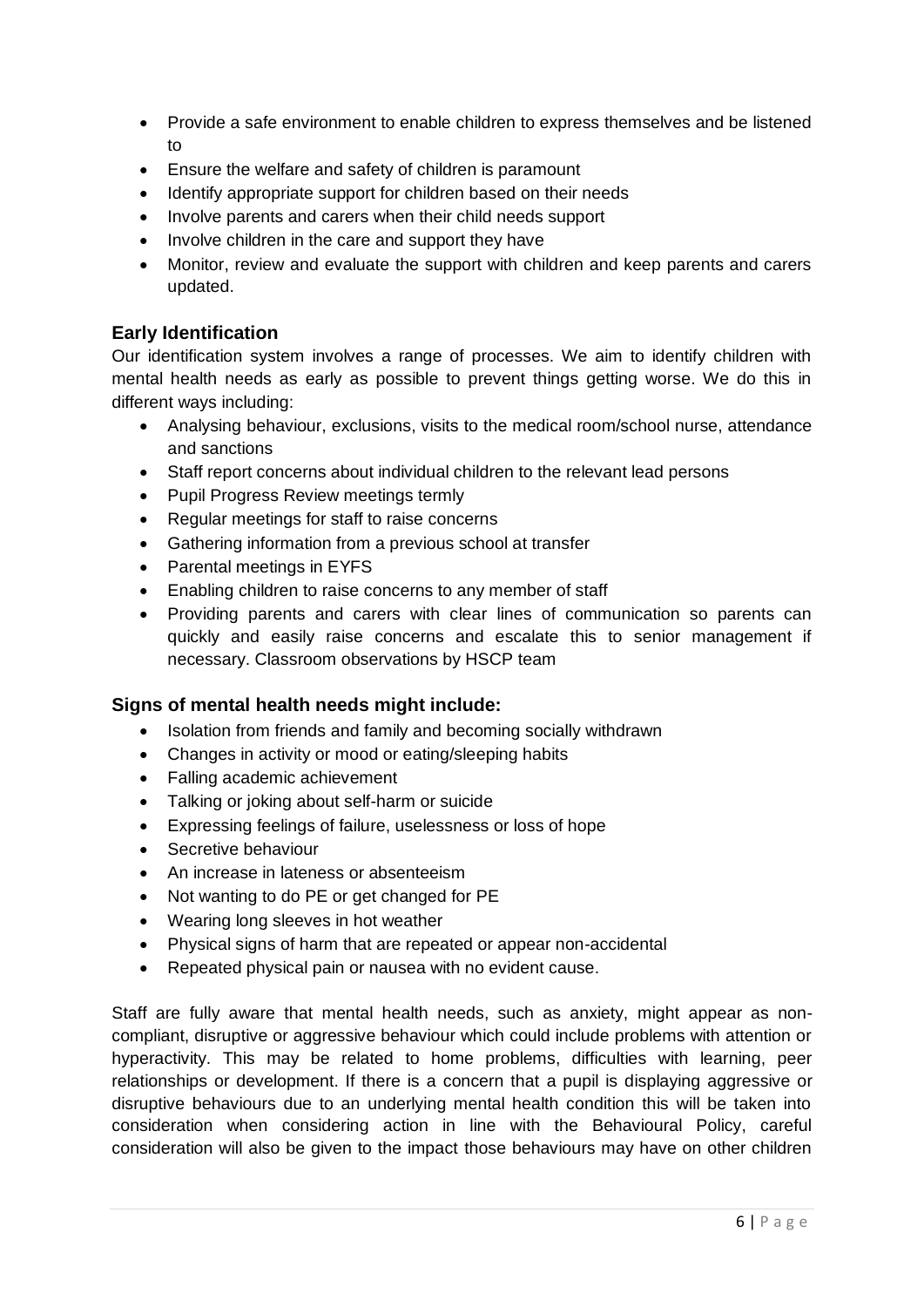and staff. Records should make clear what steps will be taken to protect other children and staff as part of any personalised education or behaviour plan

If there is concern that a pupil is in danger of immediate harm then the School's Child Protection procedures are followed. If there is a medical emergency then the School's procedures for Medical Emergencies are followed.

# **Disclosures by children and confidentiality**

We recognise how important it is that staff remain calm, supportive and non-judgemental to children who disclose a concern about themselves or a friend. The emotional and physical safety of our children is paramount and staff listen rather than advise. Staff make it clear to children that the concern will be shared with the Mental Health Lead, SENDCO or the Safeguarding Team and recorded, in order to provide appropriate support to the pupil. All disclosures are recorded and followed up by a member of SLT.

# **Involving parents and carers in promoting mental health**

We recognise the important role parents and carers have in promoting and supporting the mental health and wellbeing of their children, and in particular supporting children who do have mental health needs.

# **Supporting parents and carers with children with mental health needs**

We are aware that parents and carers react in different ways to knowing their child has a mental health problem and we will be sensitive and supportive. We also aim to reassure by explaining that mental health problems are common, that the school has experience of working with similar issues and that help and advice are readily available. With the provision of:

- Harrow Mental Health Support Team- based in school
- Parent drop in sessions for anyone who has a concern about their child
- Coffee mornings/workshops to help increase understanding about mental health delivered in partnership with HSCP
- Therapeutic support for parents and/or parent child work to be delivered by HSCP

# **When a concern has been raised, the School will:**

- Contact parents and carers and meet with them (In almost all cases, parents and carers will be involved in their children's interventions, although there may be circumstances when this may not happen, If, for example, it would not be in the child's best interests such as where child protection issues are identified)
- Offer information to take away and places to seek further information
- Be available for follow up calls
- Make a record of the meeting
- Discuss how the parents and carers can support their child
- Keep parents and carers up to date and fully informed of decisions about the support and interventions provided

Parents and carers will always be informed, unless it is advised by a relevant professional not to disclose concerns to a parent or carer due to putting a child at risk of danger. We offer pupils the option of informing their parents and carers about their own mental health needs